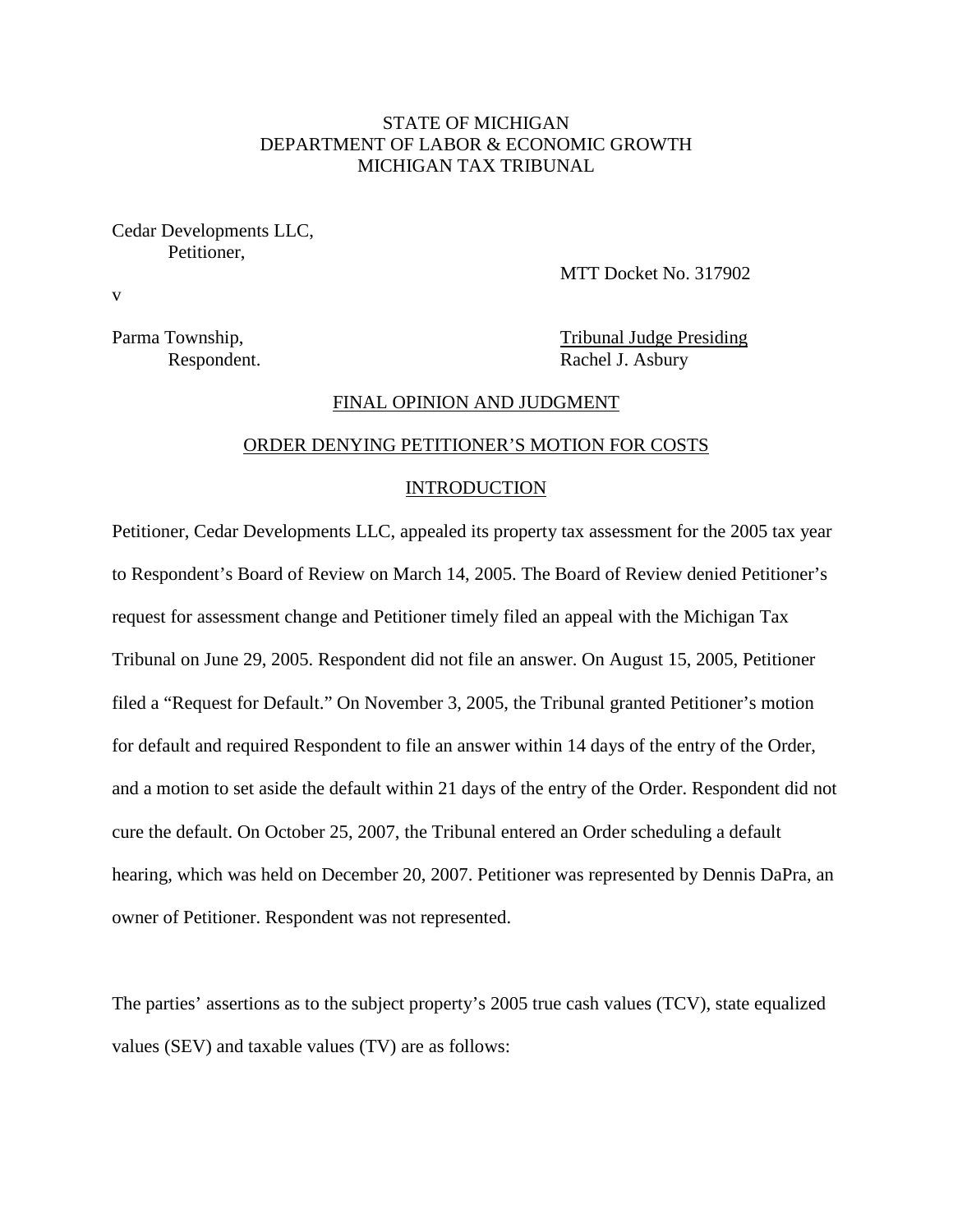| Year | $R$ 's TCV | P's TCV   | $R$ 's SEV | P's SEV   | R's TV   | P's TV   |
|------|------------|-----------|------------|-----------|----------|----------|
| 2005 | \$301,766  | \$245,000 | \$150,883  | \$125,000 | \$82,111 | \$82,111 |

### PETITIONER'S POSITION

Petitioner offered the following exhibit, which was admitted into evidence:

Exhibit P-1 Appraisal by Guy Braun

Petitioner is a Michigan limited liability company that owns the subject property, parcel number 000-06-26-326-004-05, located in the Township of Parma. The subject property is classified as commercial and consists of two separate buildings of rental property owned by Petitioner. For the 2005 tax year, Respondent determined true cash value of \$301,766, assessed and state equalized values of \$150,883, and taxable value of \$82,111 for the subject property. Petitioner contends that there was "no reason provided to Petitioner by the Respondent for the 2005 tax year increase Assessed Values of said property."[1](#page-1-0) Petitioner further asserts that the "market value of said property was determined by an Appraisal of said property dated October 17, 2003 to be  $$245,000."^{2}$  $$245,000."^{2}$  $$245,000."^{2}$ 

Mr. DaPra testified as to his position and the appraisal. Petitioner purchased the property in August 1984. For the 2005 tax year, the property was assessed at \$165,519, a 30% increase over the 2004 assessment. Petitioner protested to the Board of Review, which reduced the assessed value to \$150,883, which is still a 19% increase over the previous year. Mr. DaPra stated that Respondent's assessor told him that there were no sales in the Township with which to compare the subject property. Mr. DaPra testified that he was not contesting the taxable value, only the assessed and true cash values.

<span id="page-1-0"></span><sup>&</sup>lt;sup>1</sup> Petition, paragraph 9

<span id="page-1-1"></span><sup>2</sup> Petition, paragraph 8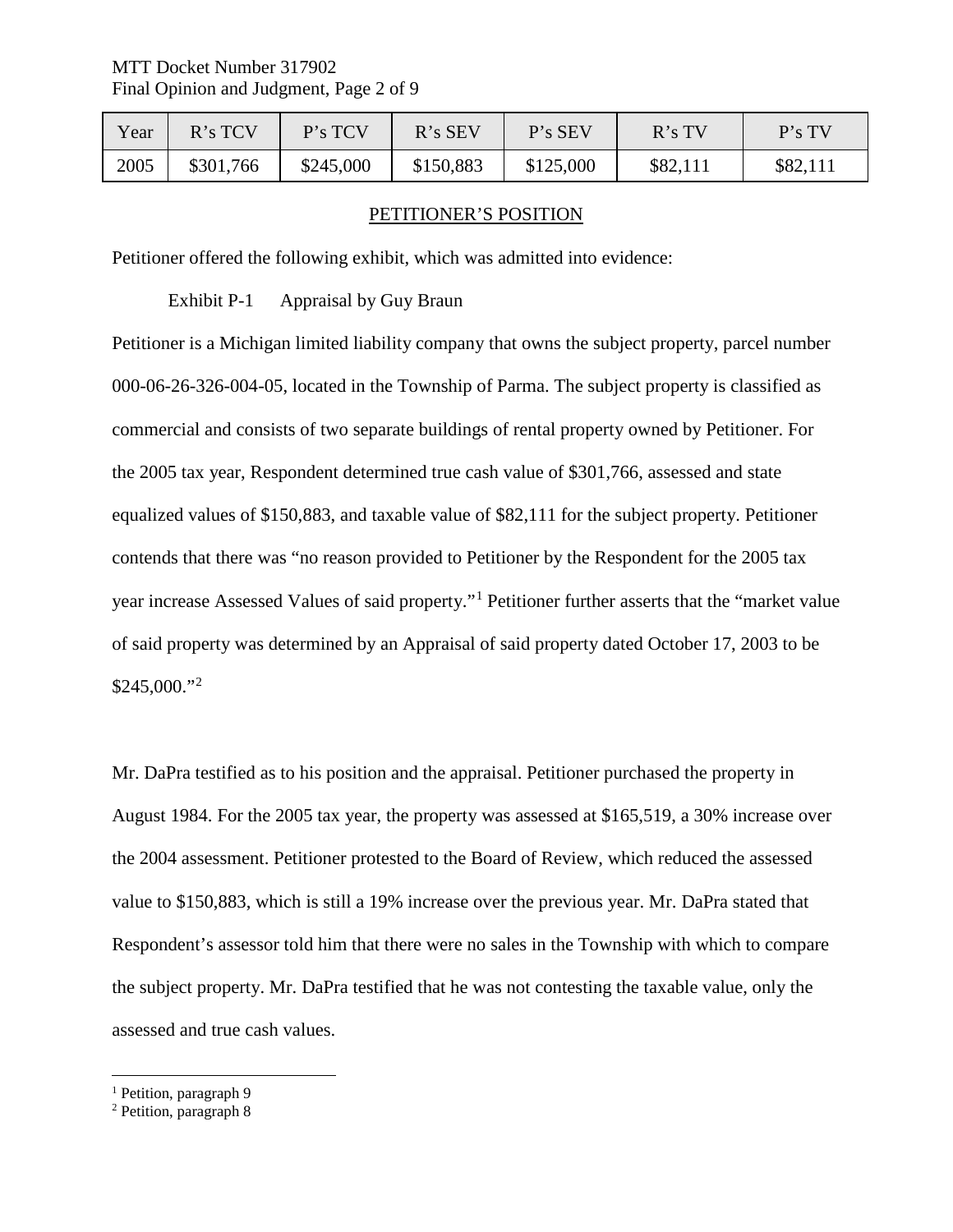# RESPONDENT'S POSITION

Respondent did not file an answer or any other documentation or evidence in this matter.

## FINDINGS OF FACT

The Tribunal's factual findings must be supported by competent, material and substantial evidence. *Antisdale* v *Galesburg*, 420 Mich 265; 362 NW2d 632(1984). In that regard, the Tribunal finds that Petitioner owned the subject property for the tax year at issue and properly appealed the tax year 2005 assessment to the Board of Review and subsequently to the Tribunal. Petitioner timely filed this appeal and Respondent did not file an answer to the Petition.

Petitioner offered an appraisal in support of his contentions of value. The appraisal clearly states that it was prepared for mortgage purposes only and for the sole use of "CP Federal Credit Union."[3](#page-2-0) The appraisal was issued with an effective date of October 17, 2003. No adjustments were made to update the appraisal for 2005, the tax year at issue. Although the appraiser discussed the income approach to value and determined that the subject property "commands \$2,895 per month which appears to be lower than markets rents,"<sup>[4](#page-2-1)</sup> the appraisal did not include a capitalization rate or an estimate of value based on the income approach.

Petitioner's appraisal determined a true cash, market value, of \$245,000 for the 2005 tax year based on a sales comparison approach. The appraiser used three comparable sales for his sales

<span id="page-2-0"></span> <sup>3</sup> Appraisal, page 1 of 5, Lender/Client

<span id="page-2-1"></span><sup>4</sup> Appraisal, page 2 of 5, Final Reconciliation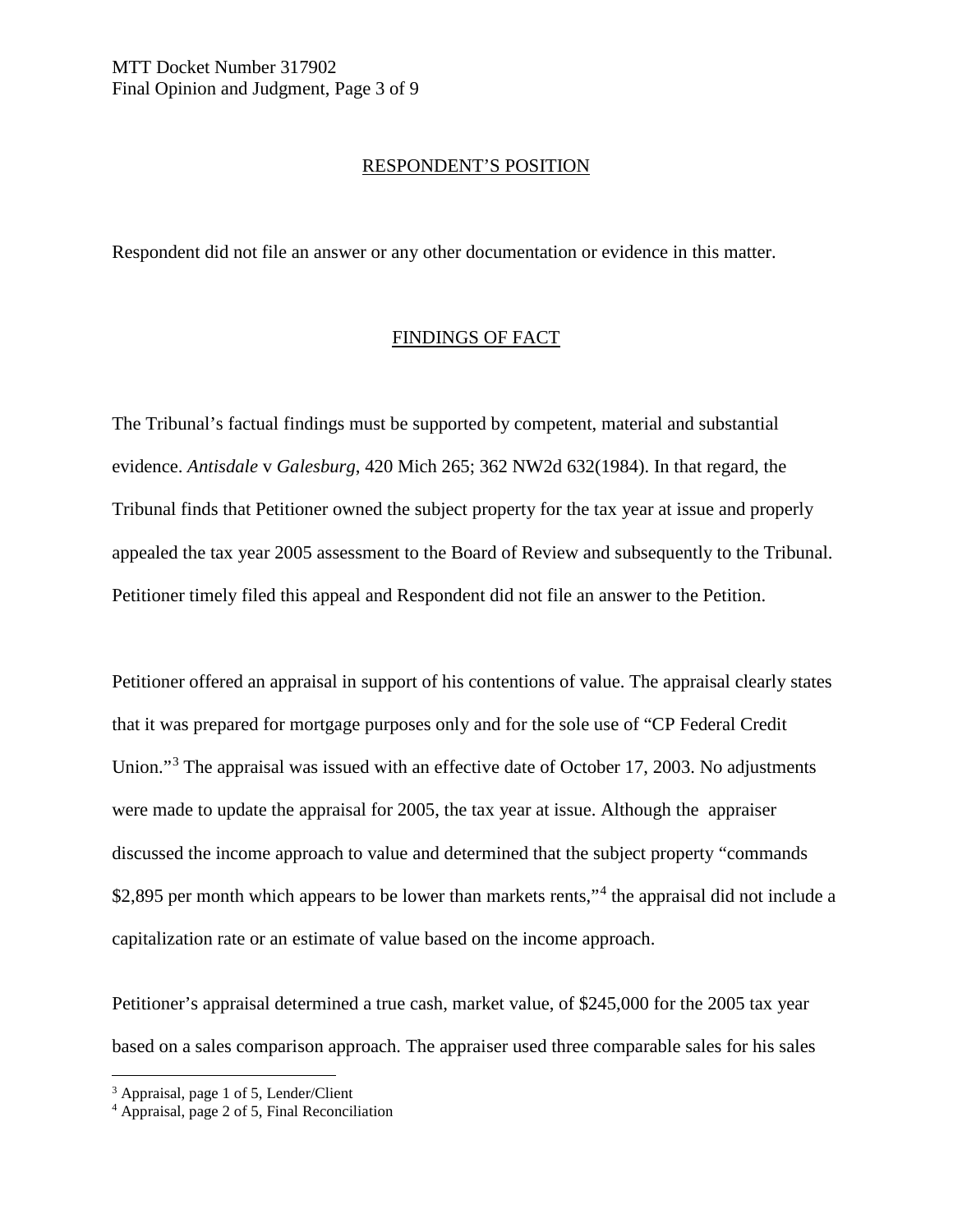### MTT Docket Number 317902 Final Opinion and Judgment, Page 4 of 9

comparison approach. All of the comparable sales were located in "Jackson" and were 10 to 13 miles from the subject. The subject property is in a suburban area and no adjustments were made for the difference in location for the urban comparables. Additionally, there was no explanation of the basis of many of the adjustments, some of which seemed inconsistent. The appraiser used a value of \$15.32 per square foot to adjust for differences in total square footage. There is no explanation as to how he determined this value. The per square foot amounts for the comparables used ranged from \$34.83 to \$60.45. The properties that were built 35 and 45 years before the subject were both adjusted by \$10,000. There was also no clear pattern to the adjustments for land size. The adjustments for the two comparables with no garages, in comparison to the subject with a 7-unit capacity, were quite low and no adjustment was made for the comparable with a 3unit garage.

The Tribunal finds that based on the questionable adjustments for purposes of the sales approach, the lack of an estimate of value based on the income approach for income-producing commercial property, and the fact that the appraisal was done for mortgage purposes and not for Petitioner, the appraisal submitted by Petitioner did not offer substantial credible evidence as to the value of the subject property.

At the conclusion of the default hearing, Petitioner asked "one, somehow it be communicated to Parma Township that there needs to be dialogue and communications as to a rationale for changes in assessment. …[a]nd I would ask that my cost be reimbursed…a \$50 filing fee."[5](#page-3-0) The Tribunal finds that although Petitioner's contentions that Respondent failed to adequately

<span id="page-3-0"></span> $<sup>5</sup>$  Transcript, page 11, ll 9-16</sup>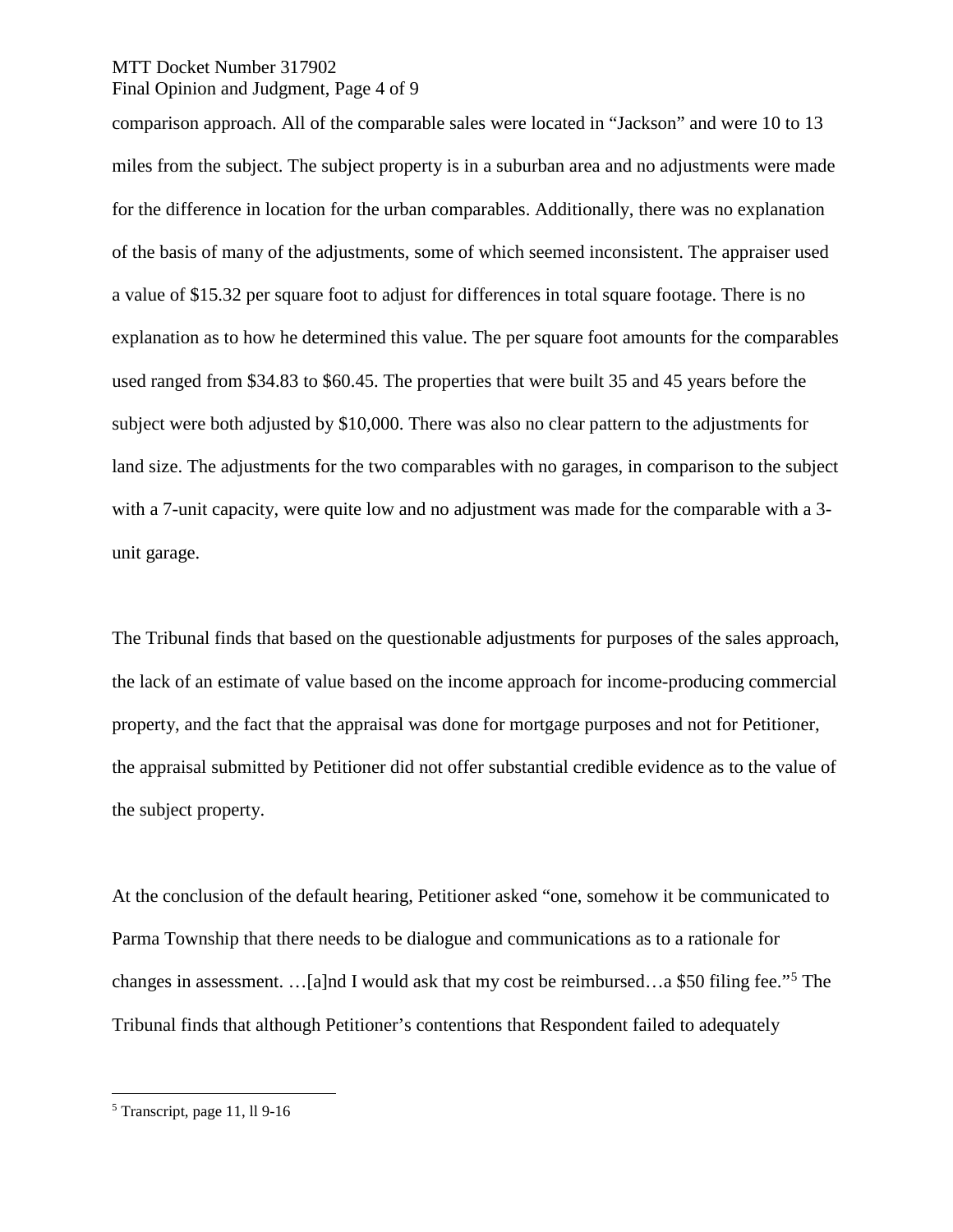# MTT Docket Number 317902 Final Opinion and Judgment, Page 5 of 9

prosecute this case are correct, the expenses incurred by Petitioner were of the kind and nature that Petitioner would have otherwise had to incur as it proceeded in this matter.

# CONCLUSIONS OF LAW

Pursuant to Section 3 of Article IX of the State Constitution, the assessment of real property in Michigan must not exceed 50% of its true cash value. The Michigan Legislature has defined "true cash value" to mean "the usual selling price at the place where the property to which the term is applied is at the time of assessment, being the price which could be obtained for the property at private sale, and not at forced or auction sale." See MCL 211.27(1). The Michigan Supreme Court, in *CAF Investment Co* v *State Tax Commission*, 392 Mich 442, 450; 221 NW2d 588 (1974), has also held that "true cash value" is synonymous with "fair market value."

Fundamental to the determination of a property's true cash value is the concept of "highest and best use." It recognizes that the use to which a prospective buyer would put the property will influence the price which the buyer would be willing to pay. *Rose Bldg Co* v *Independence Twp*, 436 Mich 620, 623; 462 NW2d 325 (1990).

The Tribunal is charged with finding a property's true cash value to determine the property's lawful assessment. *Alhi Development Co* v *Orion Twp*, 110 Mich App 764, 767; 314 NW2d 479 (1981). The determination of the lawful assessment will, in turn, facilitate the calculation of the property's taxable value as provided by MCL 211.27a. MCL 205.737 does, however, provide, in pertinent part, "[t]he petitioner has the burden of proof in establishing the property's true cash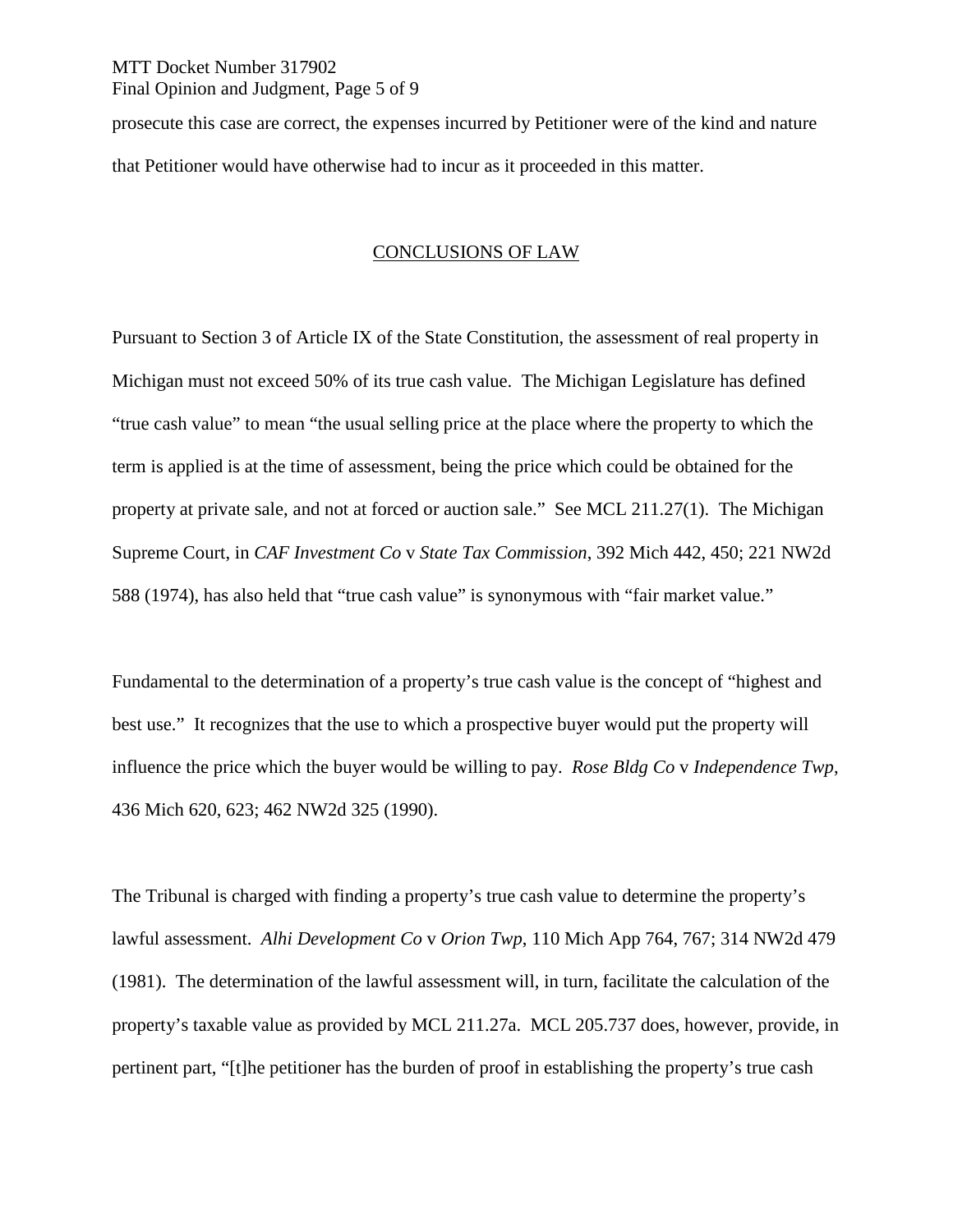MTT Docket Number 317902 Final Opinion and Judgment, Page 6 of 9

value…[t]he assessing agency has the burden of proof in establishing the ratio of average level of assessments in relation to true cash values in the assessment district and the equalization factor that was uniformly applied in the assessment district for the year in question." See *Kern* v *Pontiac Twp*, 93 Mich App 612 (1974), and *Shaughnesy* v *Tax Tribunal*, 420 Mich 246 (1984). See also *Hoerner-Waldorf Corp* v *Village of Ontonagon*, 26 Mich App 542 (1970), and *Brittany Park Apartments* v *Harrison Township*, 104 Mich App 81 (1981).

The Tribunal is also obligated to select the methodology that is accurate and bears a reasonable relationship to the property's true cash value. See *Safran Printing Co* v *Detroit*, 88 Mich App 376 (1979) *lv den* 411 Mich 880 (1981). Regardless of the valuation approach employed, the final value determined must represent the usual price for which the subject property would sell. *Meadowlanes Ltd Dividend Housing Ass'n* v *City of Holland*, 437 Mich 473 (1991).

The Court of Appeals in *Jones & Laughlin Steel Corp* v *City of Warren*, 193 Mich App 348 (1992), on remand ordered that the Tribunal shall make an independent determination of true cash value. The Court further stated:

We note that the tribunal is not bound to accept either of the parties' theories of valuation. It may accept one theory and reject the other, it may reject both in arriving at its determination. *Meadowlanes Ltd Dividend Housing Ass'n*, *supra* at 485-486; *Wolverine Tower Association* v *Ann Arbor*, 96 Mich App 780 (1980).

However, in *Country Meadows et al* v *Township of Macomb*, unpublished opinion per curiam of the Court of Appeals, decided April 1, 1997 (Docket No. 182305), the Court of Appeals determined that the Tribunal is not required to make an independent determination of true cash value when the petitioner has not met its burden of going forward. The court held: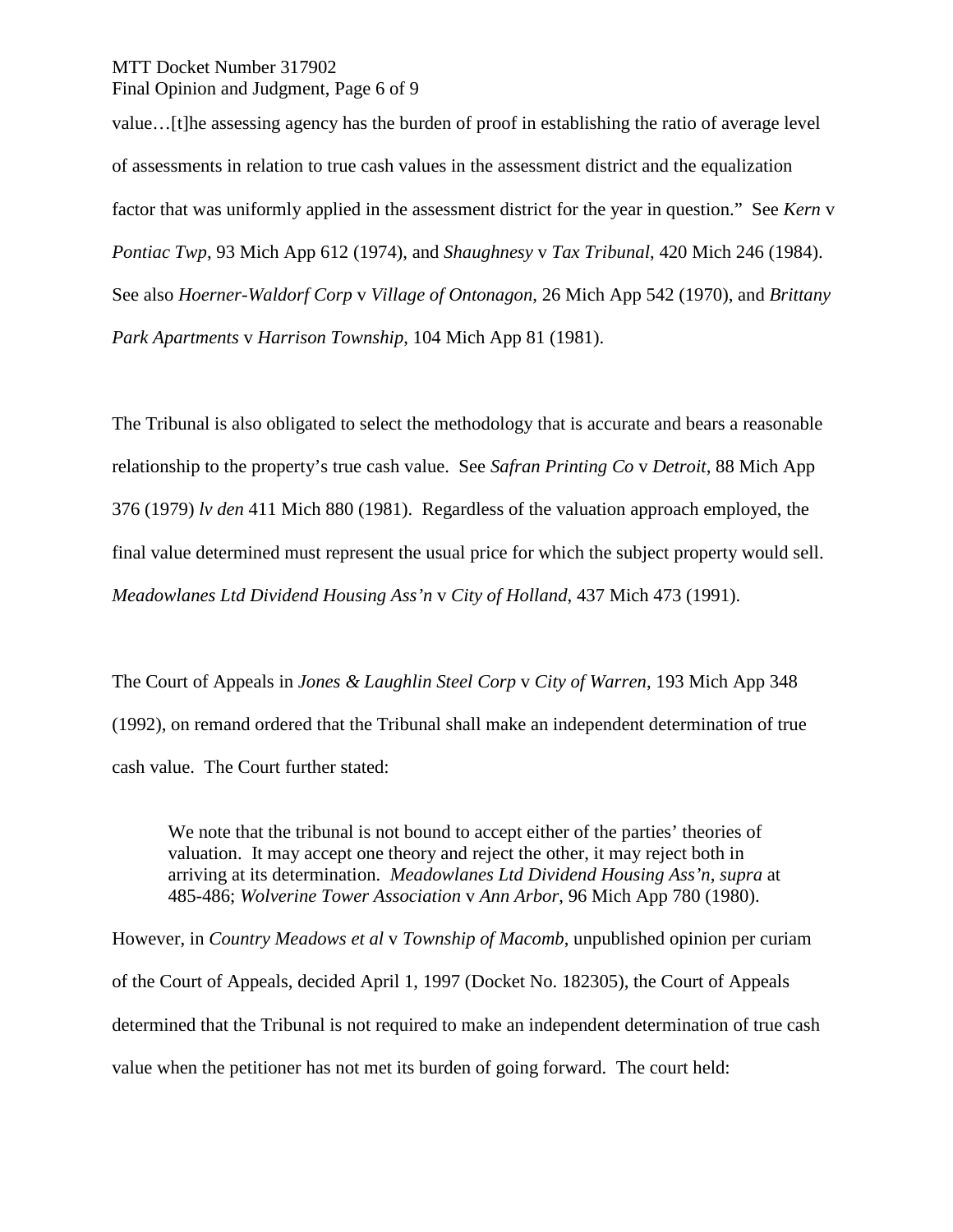MCL 205.737(3); MSA 7.650(37)(3) provides that "[t]he petitioner has the burden of proof in establishing the true cash value of the property." Plaintiff's sole evidence as to the true value of the property was the price at which the bank had acquired the property in lieu of foreclosure. However, MCL 211.27(1); MSA 7.27(1) specifically excludes from consideration of the price obtained at forced sales from the determination of cash value. Consequently, the tribunal did not err in finding that plaintiffs failed to present any evidence to meet their burden of proof.

Plaintiffs cite *Jones & Laughlin Steel Corp* v *City of Warren*, 193 Mich App 348; 483 NW2d 416 (1992), for the proposition that even when the plaintiff fails to meet his burden of proof, the tribunal must still make an independent determination of the true cash value of the property in question. However, **unlike the plaintiff in** *Jones & Laughlin***, in the present case plaintiffs did not meet their burden of going forward with evidence.** See *id*. at 354-356. **Under the circumstances, the tribunal could not make an independent determination of the true cash value of the property because it had no evidence on which to base such a determination except that provided by defendant. A contrary holding would be tantamount to requiring the tribunal to hire its own appraiser.** (Emphasis added.)

This holding was repeated in *Linn* v *Township of Alaiedon*, unpublished opinion per curiam of

the Court of Appeals, decided September 29, 2000 (Docket No. 218359), wherein the court held:

While the property tax act imposes a burden on the plaintiff to establish a true cash value, it also imposes a duty on the Tax Tribunal to make an independent determination of such value. However, **the Tax Tribunal's duty to make its own independent determination of true cash value arises only when the plaintiff has met its burden of going forward with evidence.** (Citations omitted.) (Emphasis added.)

Given the facts presented, the Tribunal concludes that Petitioner has not met its burden of proof

in establishing a TCV and AV other than the values as assessed by Respondent. The Tribunal

finds that Respondent's cost less depreciation method for determining the TCV and AV, as

evidenced by its property record card is the best evidence of the true cash and assessed values for

the 2005 tax year.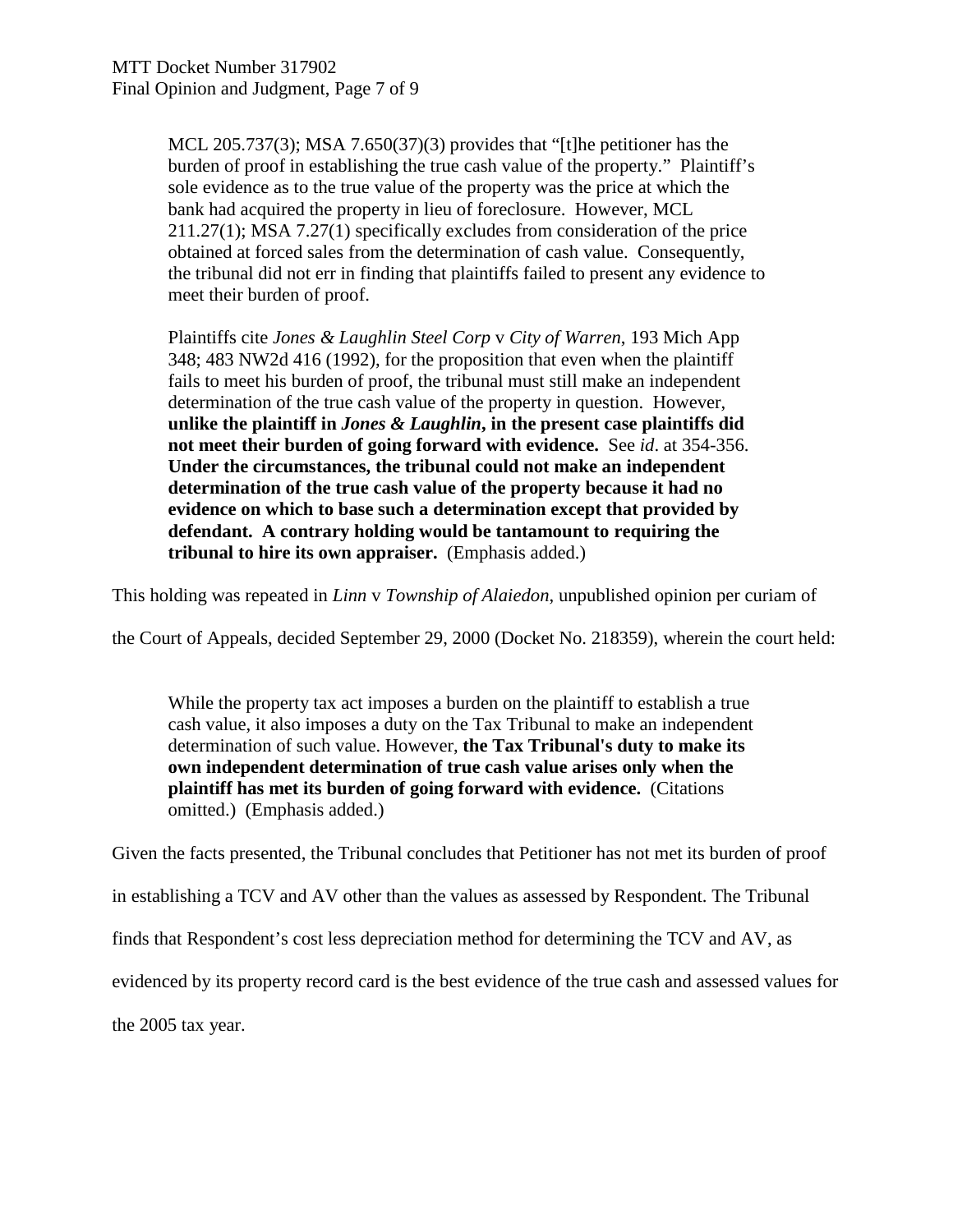The Tribunal further concludes that Petitioner's motion for costs should be denied.

# JUDGMENT

IT IS ORDERED that the property's true cash value (TCV), state equalized value (SEV), and taxable value (TV) are:

### **Parcel Number: 000-06-26-326-004-05**

| Year | $T\cap T$ | $\sim$ - - -<br>-<br>ນມາ | $T^{\prime}$<br>- |
|------|-----------|--------------------------|-------------------|
| 2005 |           | 00 <sup>o</sup><br>. .   | $\sim$ 0.4 $\sim$ |

IT IS FURTHER ORDERED that the officer charged with maintaining the assessment rolls for the tax years at issue shall correct or cause the assessment rolls to be corrected to reflect the property's true cash and taxable values as finally shown in this Final Opinion and Judgment within 20 days of the entry of the Final Opinion and Judgment, subject to the processes of equalization. See MCL 205.755. To the extent that the final level of assessment for a given year has not yet been determined and published, the assessment rolls shall be corrected once the final level is published or becomes known.

IT IS FURTHER ORDERED that the officer charged with collecting or refunding the affected taxes shall collect taxes and any applicable interest or issue a refund as required by the Final Opinion and Judgment within 90 days of the entry of the Final Opinion and Judgment. If a refund is warranted, it shall include a proportionate share of any property tax administration fees paid and of penalty and interest paid on delinquent taxes. The refund shall also separately indicate the amount of the taxes, fees, penalties, and interest being refunded. A sum determined by the Tribunal to have been unlawfully paid shall bear interest from the date of payment to the